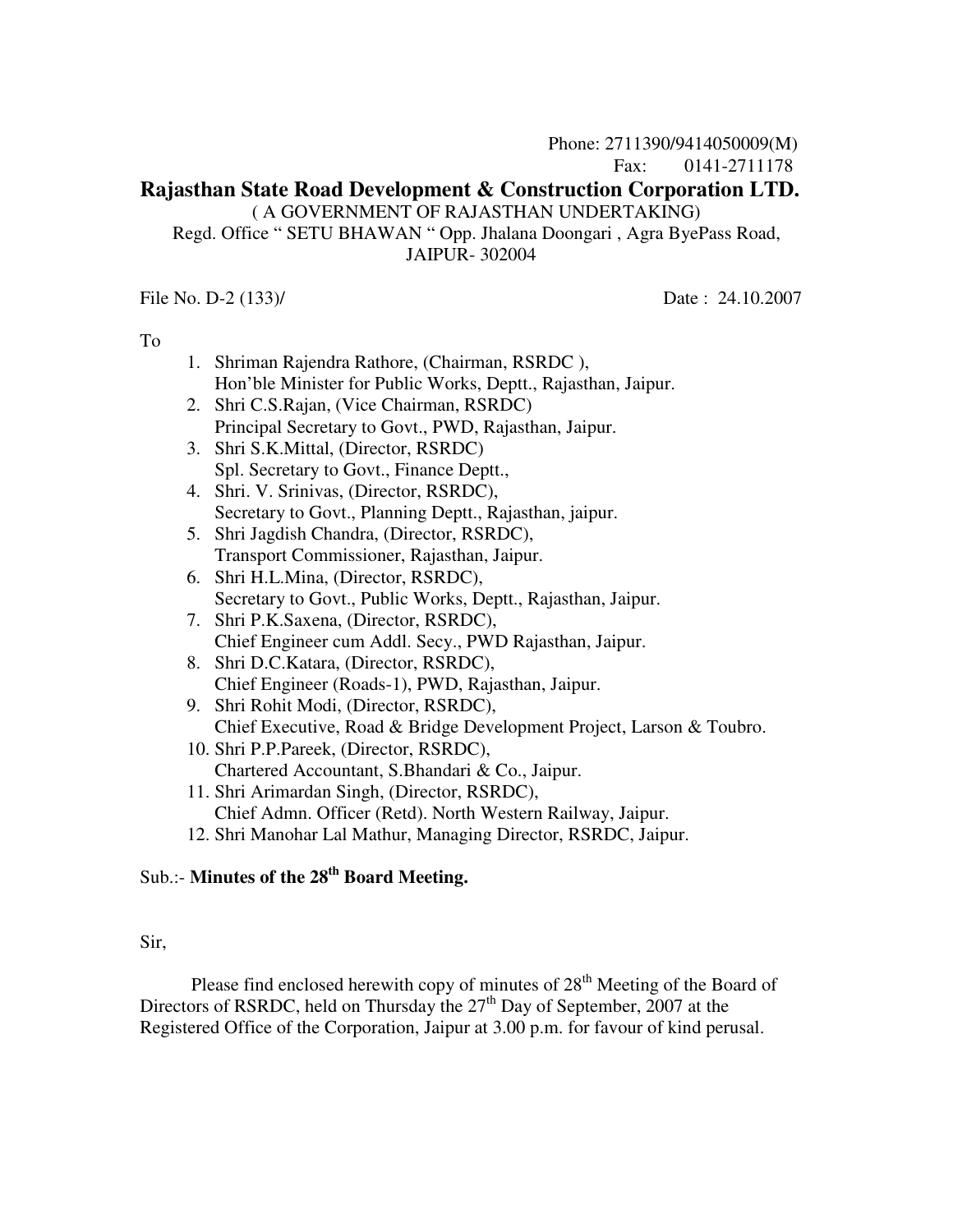Thanking you, Yours faithfully,

(R.K.SINGHAL) Company Secretary Ph. No. 9414050009 cs @ rsrdc. com

Copy to:-

- 1. General Manager, RSRDC, Jaipur.
- 2. Chief Project Manager, RSRDC, Jaipur.
- 3. Chief Accounts Officer, RSRDC, Jaipur.

Company Secretary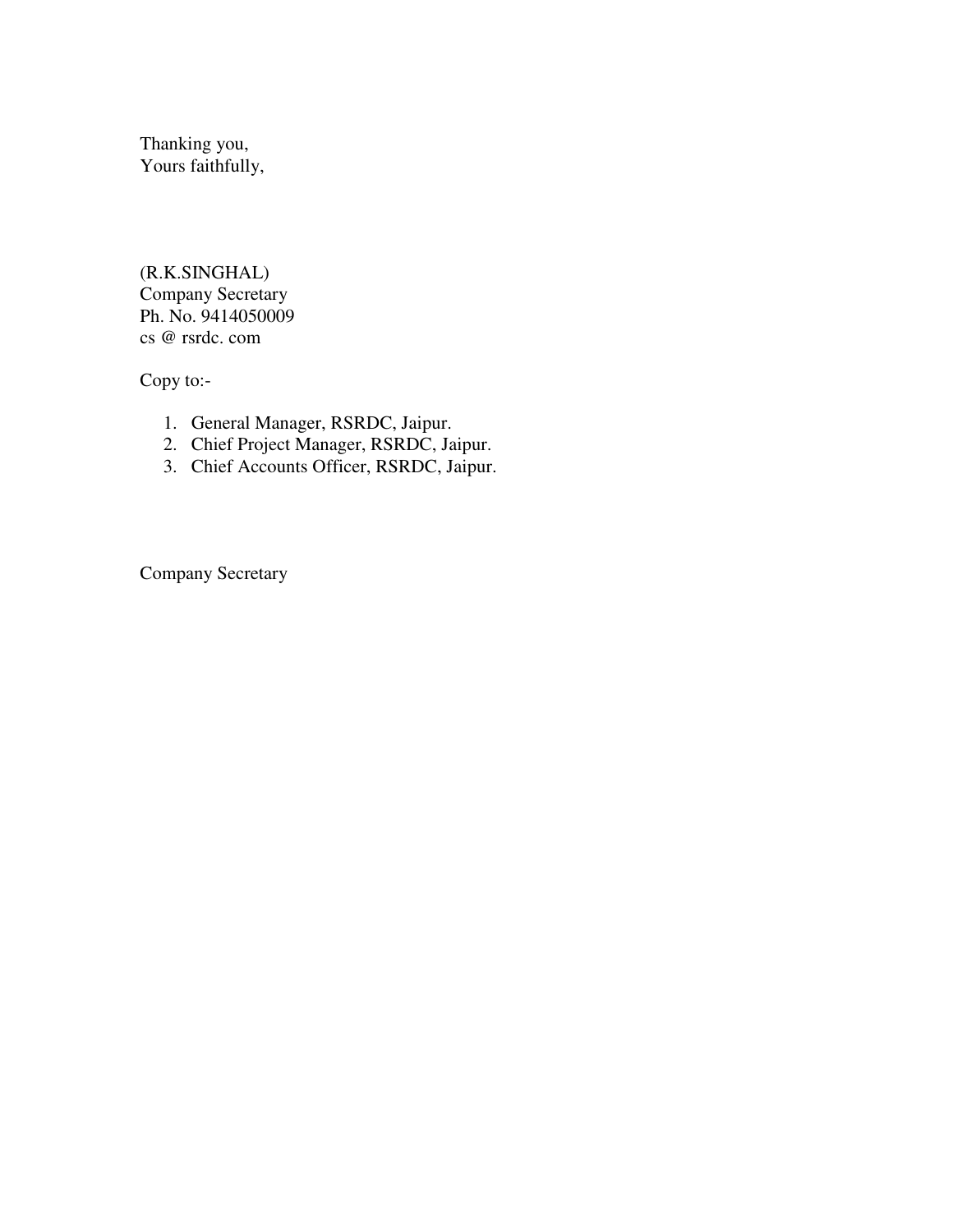# Phone 2711390/9414050009 (M) Fax: 0141-2711178 **Rajasthan State Road Development & Construction Corporation LTD.** (A GOVERNMENT OF RAJASTHAN UNDERTAKING) Regd. Office "SETU BHAWAN" Opp. Jhalana Doongri, Agra ByePass Road, JAIPUR-302004

# **Minutes of the 28th Board Meeting**

Minutes of the  $28<sup>th</sup>$  meeting of the Board of Director of Rajasthan State Road Development and Construction Corporation Limited was Limited was held on Thursday the  $27<sup>th</sup>$  Day of September, 2007 at the Registered Office of the Corporation, Jaipur at 3.00 p.m.

The following were present:

- 1. Shriman Rajendra Rathore Chairman Hon'ble Minister for Public Works, Deptt., Rajasthan, Jaipur.
- 2. Shri C.S.Rajan Vice Chairman
- 3. Shri Subhash Garg Director
- 4. Shri Jagdish Chandra Director
- 5. Shri H.L.Mina Director
- 6. Shri P.K.Saxena Director
- 7. Shri D.C.Katara Director
- 8. Shri Arimardan Singh, Director
- 9. Shri Manohar Lal Mathur Managing Director

In attendance:-

Shri Anil Gupta, General Manager, RSRDC. Shri G.S. Gupta, Chief Project Manager, RSRDC. Shri M.K. Jain,Chief Accounts Officer, RSRDC. Shri R.K.Singhal, Company Secretary, RSRDC.

Leave of absence:-

#### **Item No. 28.1 Leave of Absence.**

 Sh. Subhash Garg stated that he received the agenda today at 11.15 a.m. which is grossly insufficient and is also not in the line with the requirement of Companies Act 1956. After discussion, it was: RESOLVED that Company Secretary be and is hereby directed to circulation of agenda at least 3 days before the meeting, as provided by Govt. Order issued from Finance Department. Leave of absence was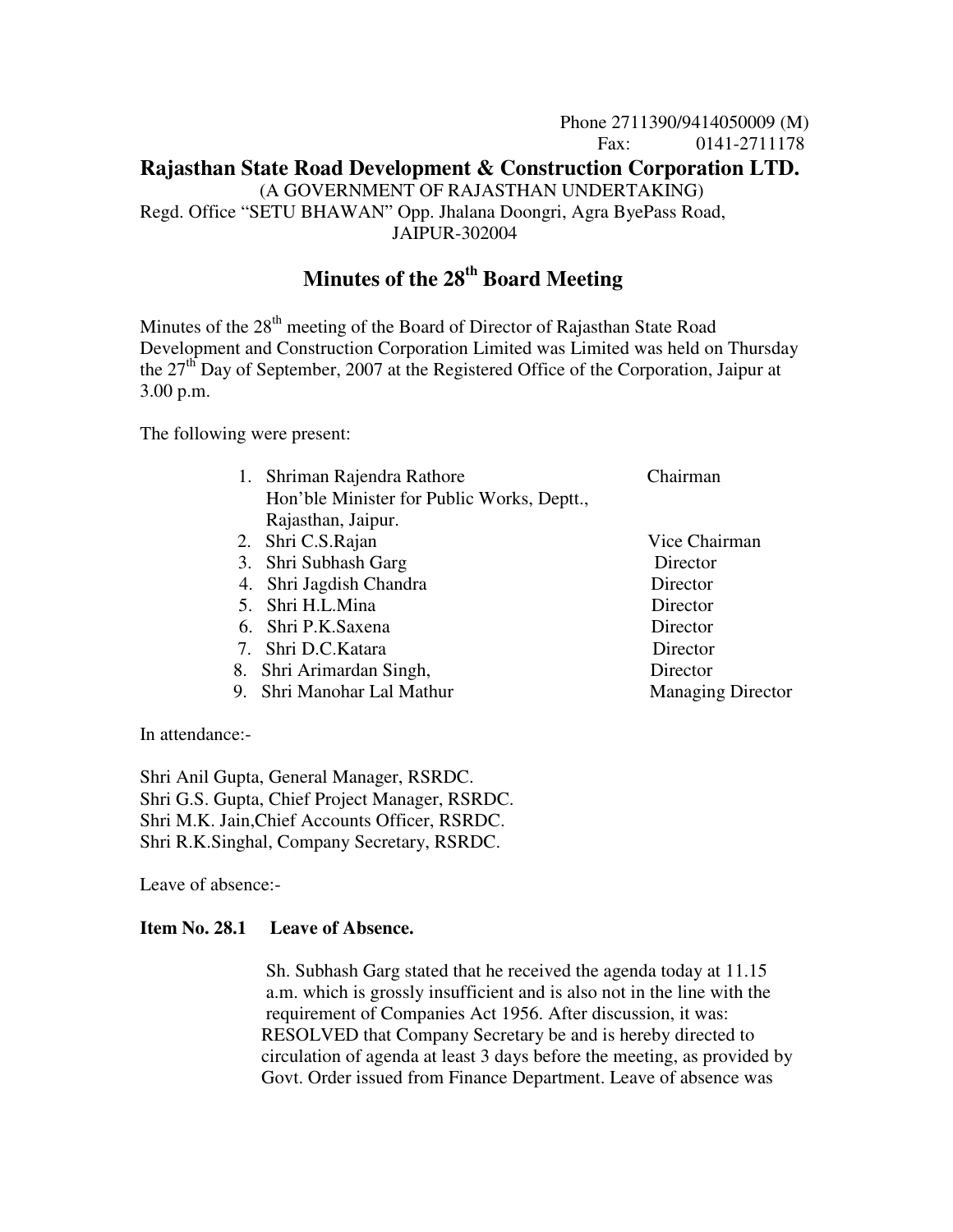granted by the Board Shri V. Srinivas and Shri Rohit Modi, who had shown their inability to attend the meeting due to prior engagements.

# **Item No. 28.2 Confirmation of Minutes of the last (27th) Meeting held on 27.06.2007.**

The Minutes of the last  $(27<sup>th</sup>)$  Meeting of the Board of Directors held on 27.06.2006 were considered and it was RESOLVED that the same be confirmed.

#### **Item No. 28.3 Review/ follow up action on previous decisions.**

 The Board expressed its displeasure on taking the decisions of the meeting so lightly. It was directed that compliance of decisions taken in the Board Meeting should be complied with immediately and then submitted to Vice Chairman in addition to placing the same in the next Board Meeting, for review.

## **Item No. 28.4 Authentication of Balance Sheet and Profit and Loss Account for the year ended 31st March 2007.**

The Board purposed the draft Balance Sheet, Profit & Loss Account and the Schedules thereon with Cash Flow Statement for the year ending March 31. 2007 submitted for its consideration, as per the recommendation of the Audit Committee.

 The Financial Controller explained the various items of the financial statements elaborately and also the accounting and tax treatment adopted in preparing the financial statement. Board queried the Financial Controller on various qualifications in proposed audit report of Saturday Auditors. The Managing Director explained to the Committee the following precise working during the year 2006-07

|       |                    |            | Rs. In lacs. |
|-------|--------------------|------------|--------------|
| S.NO. | <b>PARTICULARS</b> | 2006-07    | 2005-06      |
| 1.    | Turn Over          |            |              |
|       | A. Tender works    | 3085.61    | 1695.69      |
|       | B. Cost-Plus $&$   | 11098.44   | 12704.49     |
|       | <b>BOT</b> works   |            |              |
|       | Total              | 14184.05   | 14400.18     |
| 2.    | Profit Before Tax  | 55.13 lacs | 111.03 lacs. |
| 3.    | Administrative     | 1081.26    | 1049.08      |
|       | Expenses           | 7.62%      | 7.33%        |
| 4.    | Profit on tender   | 66.17      | $(-) 63.14$  |
|       | works              |            |              |
|       |                    |            |              |
|       |                    |            |              |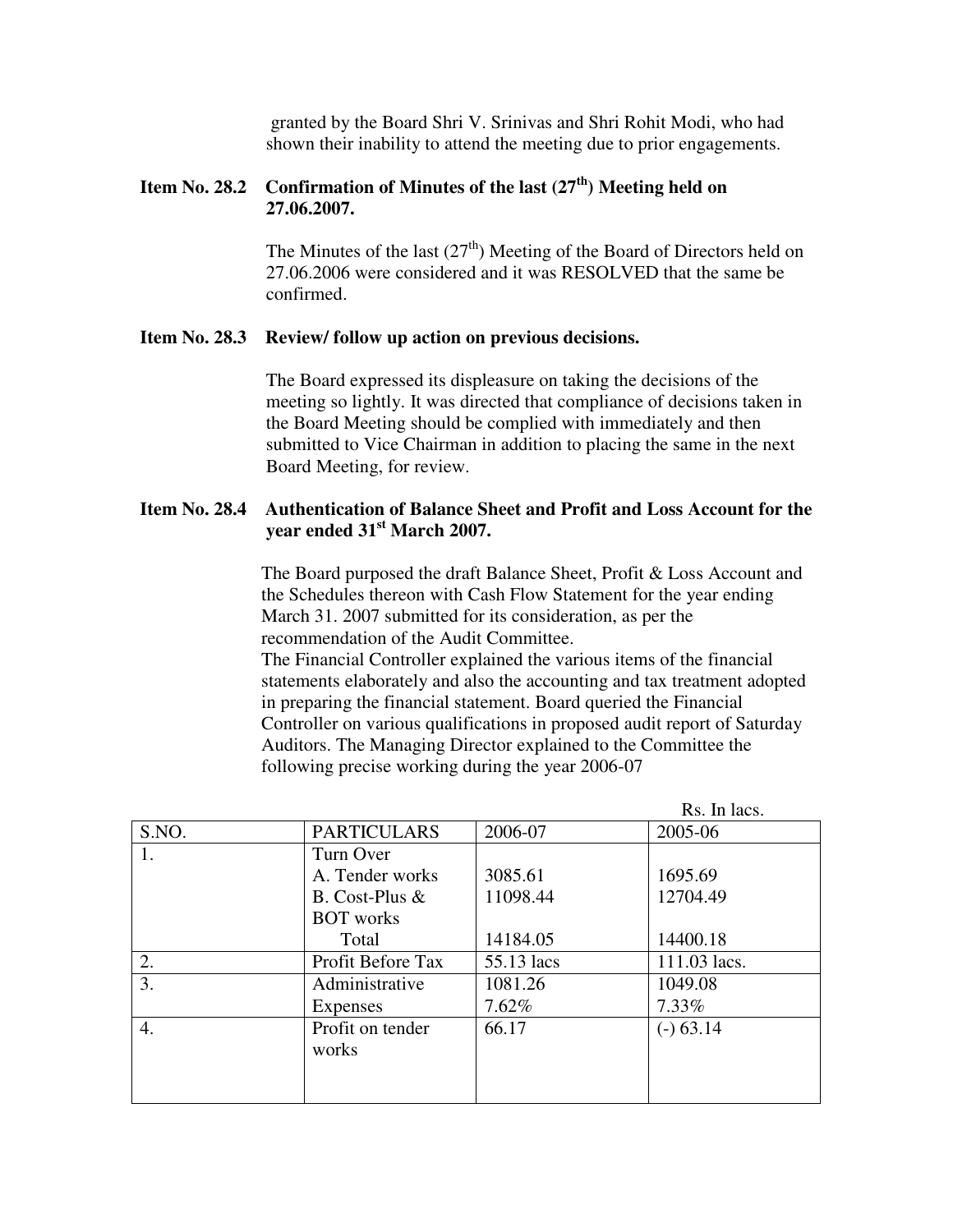| 2006-07<br>Profit<br>119.19<br>53.02<br>loss | 2005-06<br>260.43<br>323.57 |        |
|----------------------------------------------|-----------------------------|--------|
| Cent age income                              | 768.53                      | 984.12 |

 Turnover during the year remained almost at the same level as in previous year i.e. 2005-06. The profit before tax has reduced by 50% due to change in accounting policy, as suggested by CAG in the year 2005-06.

 The Annual Accounts for the year 2006-07, as placed before the Board, were discussed and it was RESOLVED that approval be and is hereby accorded to the Balance Sheet and Profit & Loss Account as on  $31<sup>st</sup>$  March 2007 together with the notes thereon and schedules annexed there to with the following adjustments/ appropriations :-

- 1. Approval to addition to the fixed assets during the year amounting to Rs. 261621045/.
- 2. To transfer a sum of Rs. 8644624/- , Less Dividend (including tax on Dividend) recommended by the Board of Directors, to general reserve.
- 3. To make a provision of Rs. 13 lacs for payment of Bonus/Ex-gratia.
- 4. Dividend of @ Rs. 2.5% (Rs. 25 lacs) on paid-up capital was recommended.

 RESOLVED FURTHER THAT the certificate of CEO & CFO shall be obtained for the year 2006-07 and be placed in the next Board Meeting.

## **Item No. 28.5 Approval of the Directors Report to the shareholders for the year ended 31st March 2007.**

The draft Director's report to the Shareholders/ Members which is to be attached to the Balance Sheet and Profit and Loss Account for the year 2006-2007, together with the replies on the comments of Statutory Auditors as placed before the Board, was discussed, Accordingly, it was

 RESOLVED that approval be and is hereby accorded to the draft Director's Report to the Shareholders/ Members of the Corporation as placed before the Meeting and was initialed by the Managing Director, for the purpose of identification.

 FURTHER RESOLVED THAT Managing Director and Shri D.C. Katara, Director be and are hereby authorized to sign the same on behalf of the Boardfor circulation among shareholders.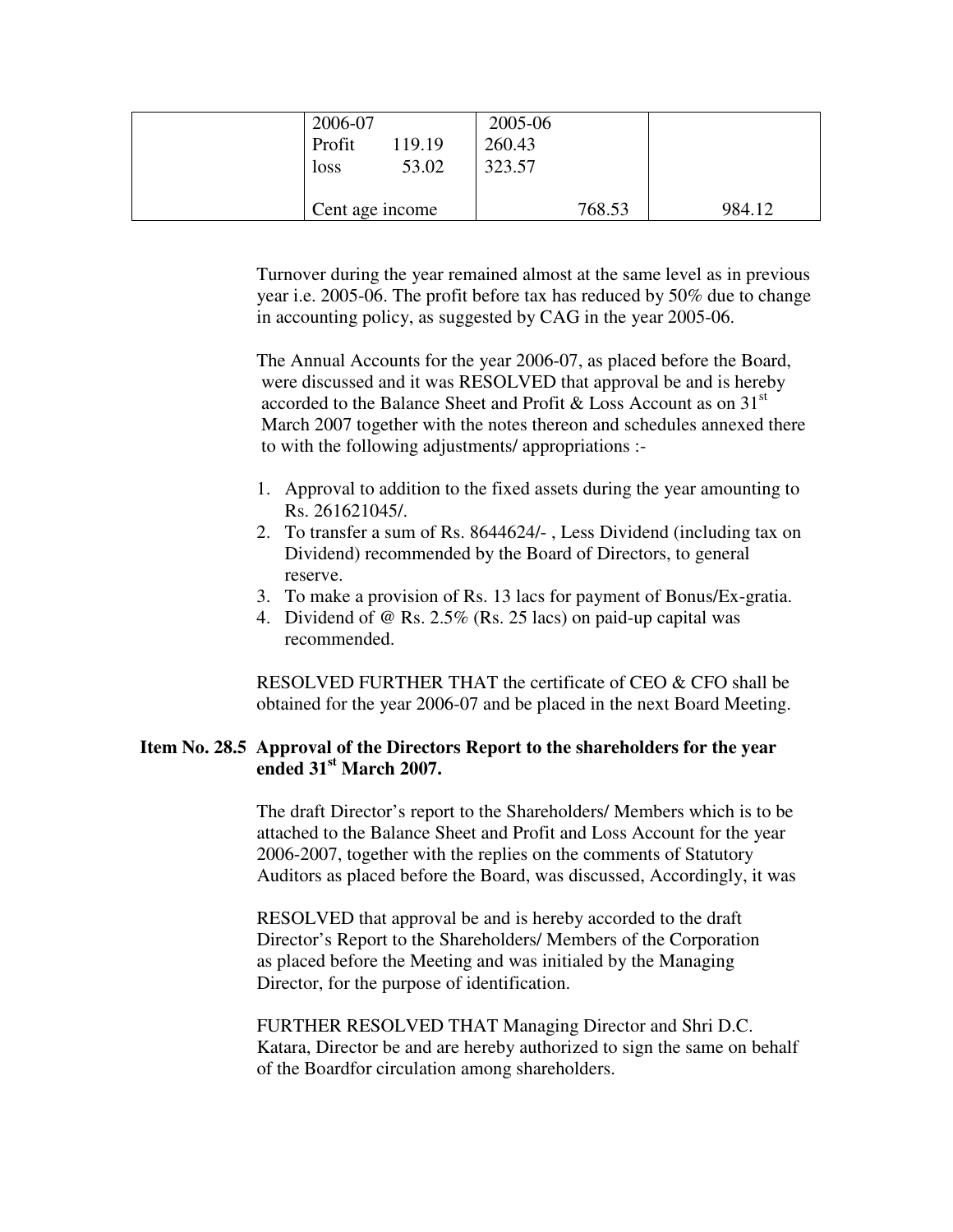FURTHER RESOLVED THAT Managing Director be and is hereby authorized to approve the reply, if any, on the comments of Comptroller and Auditor General of India.

# **Item No. 28.6 Approval Of Date, Time and Place of the Seventh Annual General Meeting of Corporation.**

Resolved that approval be and is hereby accorded to hold the SEVENTH ANNUAL GENERAL MEETING of the Corporation and Hon'ble Chairman be and is hereby authorized to decide the date of the meeting and also the date of any adjournment thereof RESOLVED FURTHER THAT the notice of the meeting as place a before the meeting be and is hereby approved. RESOLVED FURTHER THAT Secretary be and is hereby authorized to issue the notice of  $7<sup>th</sup>$  Annual General Meeting under his signature along with Annual Accounts, Auditor's Report, Replies to the Shareholders/ Members along with comments of the Comptroller and Auditor General of India and its replies to all concerned.

#### **Item No. 28.7 Applying extension to Central Government for placing audited account in Annual General Meeting.**

 "RESOLVED THAT approval be and is hereby accorded for applying extension, for a period upto 31.12.2007 to Central Govt. for holding Annual General Meeting u/s 166 and extension in placing accounts before Annual General Meeting u/s 210 of the Companies Act, 1956 read with order applicable provisions of the Act'.

 RESOLVED FURTHER THAT Sh. R. K. Singhal, Secretary of the Corporation be and is hereby authrised to take all necessary steps for the same and sign the required papers.

#### **Item No. 28.8 Agency charges for construction of Medical College at Jhalawar.**

Managing Director explained to Board that the Medical & Health Deptt. Govt. of Rajasthan has issued A & F sanction vide No. F. (16)/M&H/Gr. II/07 dt. 10.08.07 for amounting to Rs. 43.13 crores and provision has been provided of Rs. 10crores during current financial year for construction of Medical College at Jhalawar with the condition that RSRDC will execute the work on the basis of Actual Plus 5.50% as Agency Charges instead of 9%

 The Board was requested to confirm the agency charges of 5.5% on the aforesaid work. The Board discussed the issue in detail and was of the opinion that the matter may be referred back to Government (Medical  $\&$  Health ) for reconsideration to allow agency charges of at least actual plus 7% in addition to actual architectural consultancy charges.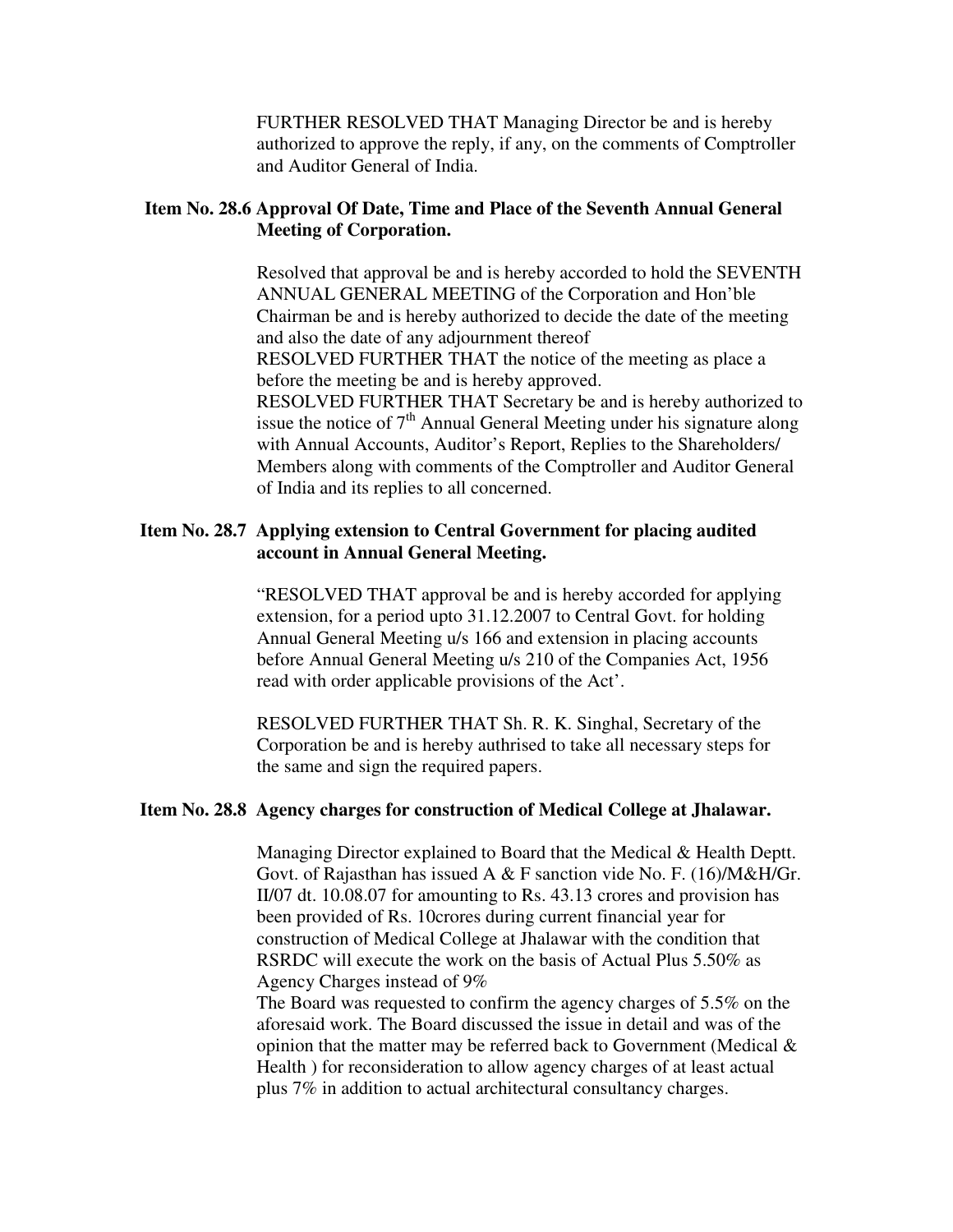#### **Item No. 28.9 Representation of Smt. Alka Mathur, Junior Engineer against her appointment order No. B-19(95)Vol.-II/LC/14876-85 dated 07.12.05.**

 The issue was discussed in detail and it was decided that the same may be referred for opinion to the Law Department.

#### **Item No.28.10 Any other item with the permission of Chair.**

#### **28.10.1 Amendment in Schedule of Powers Authorizing Managing Director to evaluate and approve the technical bid in two bid system.**

It was informed to the Board that the item No. 7 & 11 of SOP Part 'B' works pertains to Acceptance of tenders and Acceptance of negotiated offers only and there is no provision in SOP regarding evaluation and approval of technical bid in two bid system. It was also informed that Public Works Department has issued a circular which has delegated the power to evaluate and approve responsive qualified bidders to a committee of the following :-

- (a) ACE concerned zone.
- (b) Sr. A.O. of the concerned zone.
- (c) S.E of concerned zone.

The Board was requested to consider empowering MD to evaluate and approve the Technical bid, ( in two envelope tender system ), based on the recommendations of a committee of the following :-

- (A) GM/CPM
- (B) cao/Sr.AO
- (A) Manager Concerned

After discussions the following resolution was passed.

 RESOLVED THAT item No. 27 (New Item) be inserted in SoP, Chapter B 'Works' as following with immediate effort:-

|                        |                      | Works              |                 |
|------------------------|----------------------|--------------------|-----------------|
| S.NO.                  | <b>NAME OF POWER</b> | PROPOSED PROVISION |                 |
|                        |                      | To whom delegated  | Extent of power |
|                        |                      | 3                  |                 |
| 27 (New Item)          | To evaluate and      | MD on the          | Full powers     |
| <b>Chapter B Works</b> | approve Technical    | recommendations of |                 |
|                        | bid in two envelope  | Committee          |                 |
|                        | tender system        | consisting of      |                 |
|                        |                      | GM/CPM, CAO/Sr.    |                 |
|                        |                      | AO and Manager     |                 |
|                        |                      | concerned.         |                 |